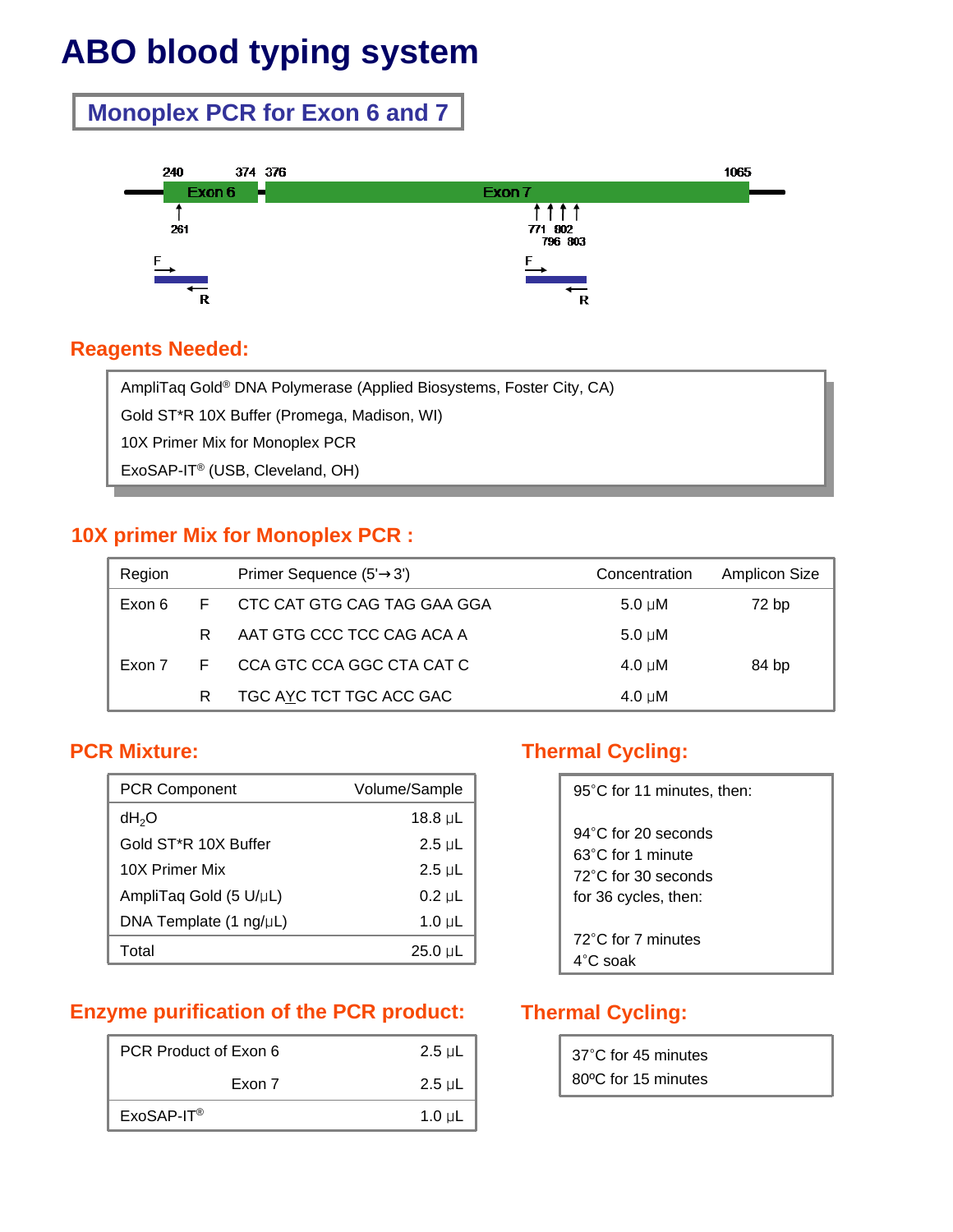# **ABO blood typing system**

# **Multiplex SBE for Exon 6 and 7**

#### **Reagents Needed:**

ABI PRISM® SNaPshot® Multiplex Kit (Applied Biosystems, Foster City, CA) BigDye® Terminator v1.1 & v3.1 5X Sequencing Buffer (Applied Biosystems, Foster City, CA) 10X Primer Mix for SNaPshot Reaction SAP (USB, Cleveland, OH) or CIAP (Promega, Madison, WI)

# **10X Primer Mix for SBE:**

| Region | Primer Sequence (5' 3')                       |   | Variation | Concentration |
|--------|-----------------------------------------------|---|-----------|---------------|
| ABO261 | AGG AAG GAT GTC CTC GTG GT                    | G | ΔG        | $2.3 \mu M$   |
| ABO771 | $(T)_{14}$ GTC CCA GGC CTA CAT CCC            | C | $\top$    | $3.0 \mu M$   |
| ABO796 | $(T)_{16}$ GGA CGA GGG CGA TTT CTA CTA C      | C | A         | $2.7 \mu M$   |
| ABO802 | (T) <sub>24</sub> GGC GAT TTC TAC TAC ATG GGG | G | A         | $3.0 \mu M$   |
|        | $(T)_{25}$ GGC GAT TTC TAC TAC CTG GGG        |   |           | $2.0 \mu M$   |
| ABO803 | $(T)_{36}$ CAC CGA CCC CCC GAA GAA C          | G | C         | $3.5 \mu M$   |

#### **SBE Mixture:**

| <b>PCR Component</b>                         | Volume/Sample |
|----------------------------------------------|---------------|
| dH <sub>2</sub> O                            | $5.0 \mu L$   |
| 5X Sequencing Buffer                         | $2.0 \mu L$   |
| <b>SNaPshot Multiplex Ready Reaction Mix</b> | 1.0 $\mu$ L   |
| 10X Primer Mix                               | 1.0 $\mu$ L   |
| <b>PCR Product</b>                           | 1.0 $\mu$ L   |
| Total                                        | 10.0 $\mu$ L  |

# **Thermal Cycling:**

| 96°C for 10 seconds          |
|------------------------------|
| $50^{\circ}$ C for 5 seconds |
| 60°C for 30 seconds          |
| for 25 cycles, then:         |
|                              |
| $4^{\circ}$ C soak           |

# **Post-Extension Treatment:**

| <b>SNaPshot Reaction Product</b> | 10.0 $\mu$ L     |
|----------------------------------|------------------|
| SAP or CIAP                      | ı<br>$0.5 \mu L$ |

# **Thermal Cycling:**

| 37°C for 45 minutes |
|---------------------|
| 80°C for 15 minutes |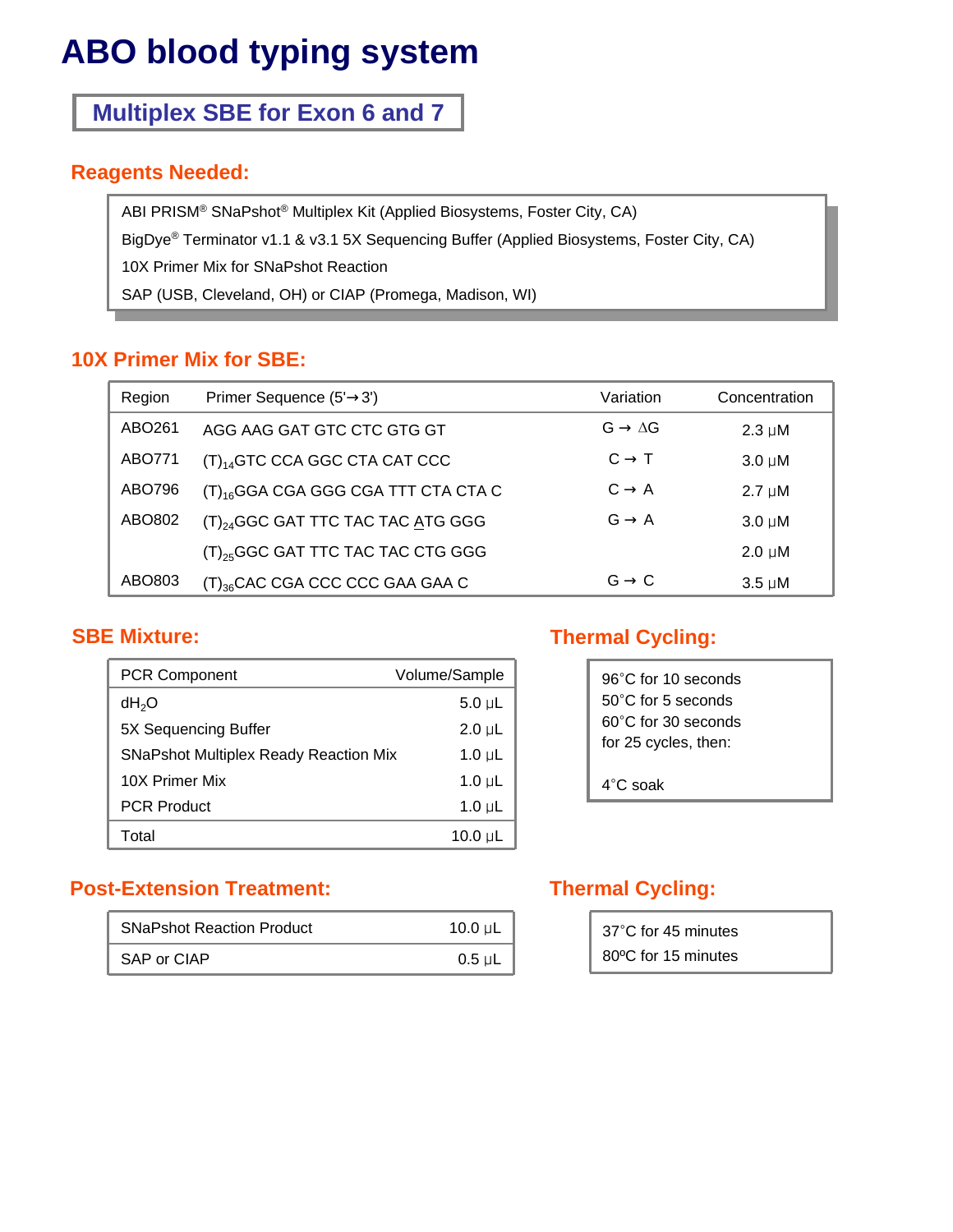# **Electrophoresis on the ABI PRISM® 310 Genetic Analyzer**

# **Multiplex SBE for Exon 6 and 7**

#### **Materials & Reagents Needed:**

Dry heating block, water bath, or thermal cycler 310 capillaries, 47 cm x 50 μm (Applied Biosystems, Foster City, CA) Performance Optimized Polymer (POP-4™ Polymer, Applied Biosystems, Foster City, CA) ABI PRISM® dRhodamine Matrix Standards Kit (Applied Biosystems, Foster City, CA) Run module GS STR POP4 (1mL) E5 GeneScan™ 120 LIZ™ Size Standard (Applied Biosystems, Foster City, CA) Hi-Di™ Formamide (Applied Biosystems, Foster City, CA)

#### **Creating Matrix:**

According to the ABI PRISM® 310 Genetic Analyzer User's Manual

#### **Preparing the Sample:**

- 1. Prepare a loading cocktail by combining and mixing the 0.2 μL GeneScan™ 120 LIZ™ Size Standard and 20.0 μL Hi-Di™ Formamide per sample.
- 2. Vortex for 10 seconds.
- 3. Combine 20.0 μL of the prepared loading cocktail and 1.0 μL of the SNaPshot product.
- 4. Denature the samples by heating at 95°C for 5 minutes and immediately chill on crushed ice. Denature the samples just prior to loading.
- 5. Assemble the tubes in the appropriate autosampler, and place the autosampler tray in the instrument.

#### **310 Data Collection Software:**

Prepared the samples are run using the Run module **GS STR POP4 (1mL) E5** and a described above **matrix**.

Samples are injected for 5 seconds at 15,000 V and separate at 15,000 V for 15 minutes with run temperature of 60°C.

#### **GeneScan Software:**